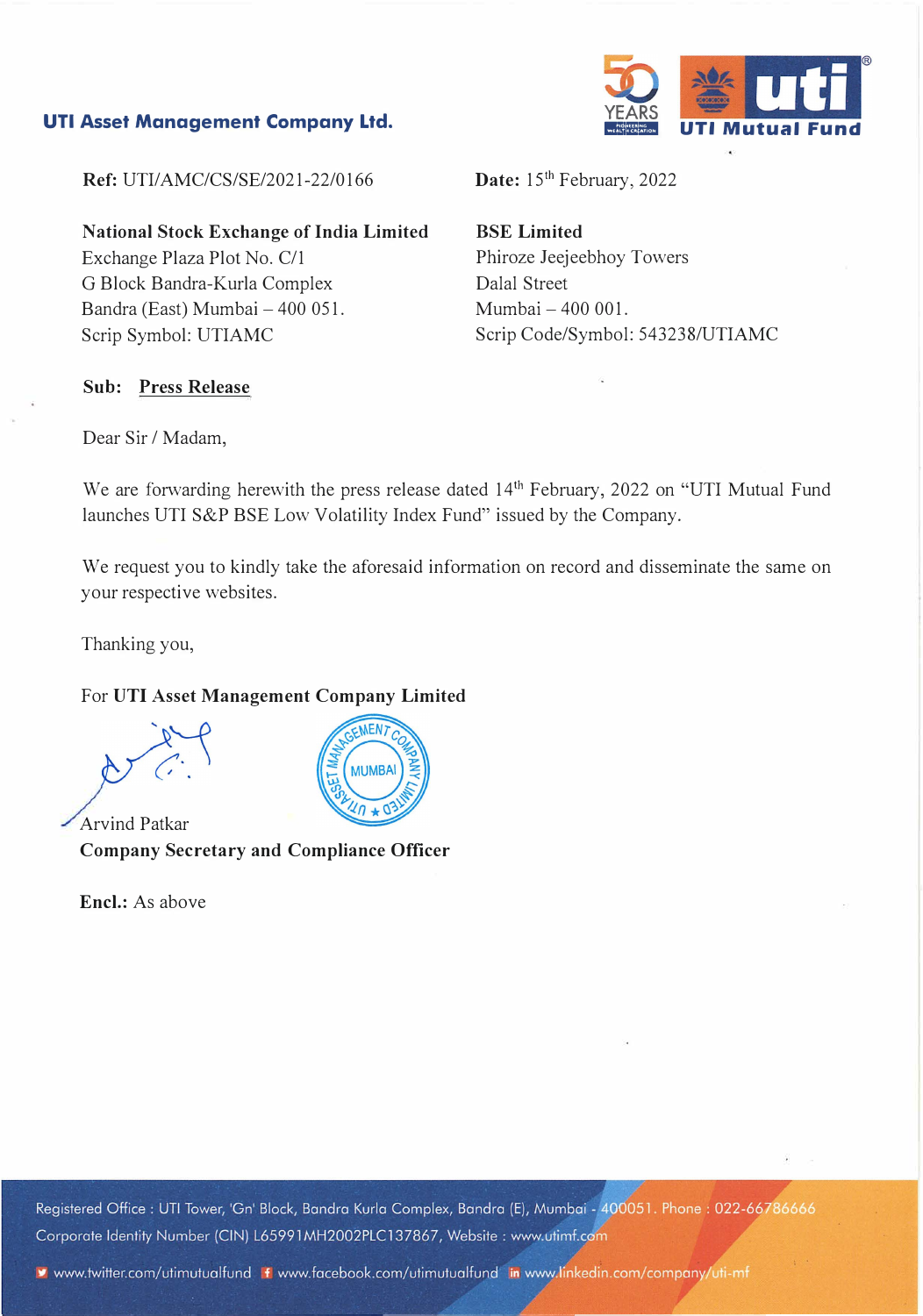#### **PRESS RELEASE**



# **UTI Mutual Fund launches 'UTI S&P BSE Low Volatility Index Fund'**

UTI Mutual Fund (UTI) launches an open-ended scheme replicating/tracking the S&P BSE Low Volatility Total Return Index (TRI) - 'UTI S&P BSE Low Volatility Index Fund'. The New Fund Offer opens on February 14, 2022 and closes on February 25, 2022. The scheme will re-open for subscription and redemption on ongoing basis from March 07, 2022.

The investment objective of the scheme is to provide returns that, before expenses, closely correspond to the total returns of the securities as represented by the underlying index, subject to tracking error. However, there is no guarantee or assurance that the investment objective of the scheme will be achieved.

Mr. Sharwan Kumar Goyal, Head - Passive, Arbitrage & Quant Strategies, UTI AMC, is the Fund Manager for the scheme.

On the occasion, Mr. Goyal, said, "Low volatility investing aims to provide better risk adjusted returns over time with less volatility for a relatively smoother ride. Stocks with lower volatility generally tend to hold up better when markets decline rapidly."

"UTI S&P BSE Low Volatility Index Fund, our latest offering in the smart-beta fund category, will offer exposure to a diversified portfolio of relatively stable companies within the Large and Midcap segment, by investing into the constituents of S&P BSE Low Volatility Index.", he added.

## **Salient features of UTI Sensex Index Fund**

# • **Eligible Investors**

The scheme is open to resident individuals, non-resident Indians, Banks, eligible Trusts, Financial Institutions, Foreign Portfolio Investor (FPI) etc.

# • **New Fund Offer Price**

During the NFO period, the units of the scheme will be sold at face value i.e., Rs. 10/- per unit.

Information Classification: UTI AMC - Confidential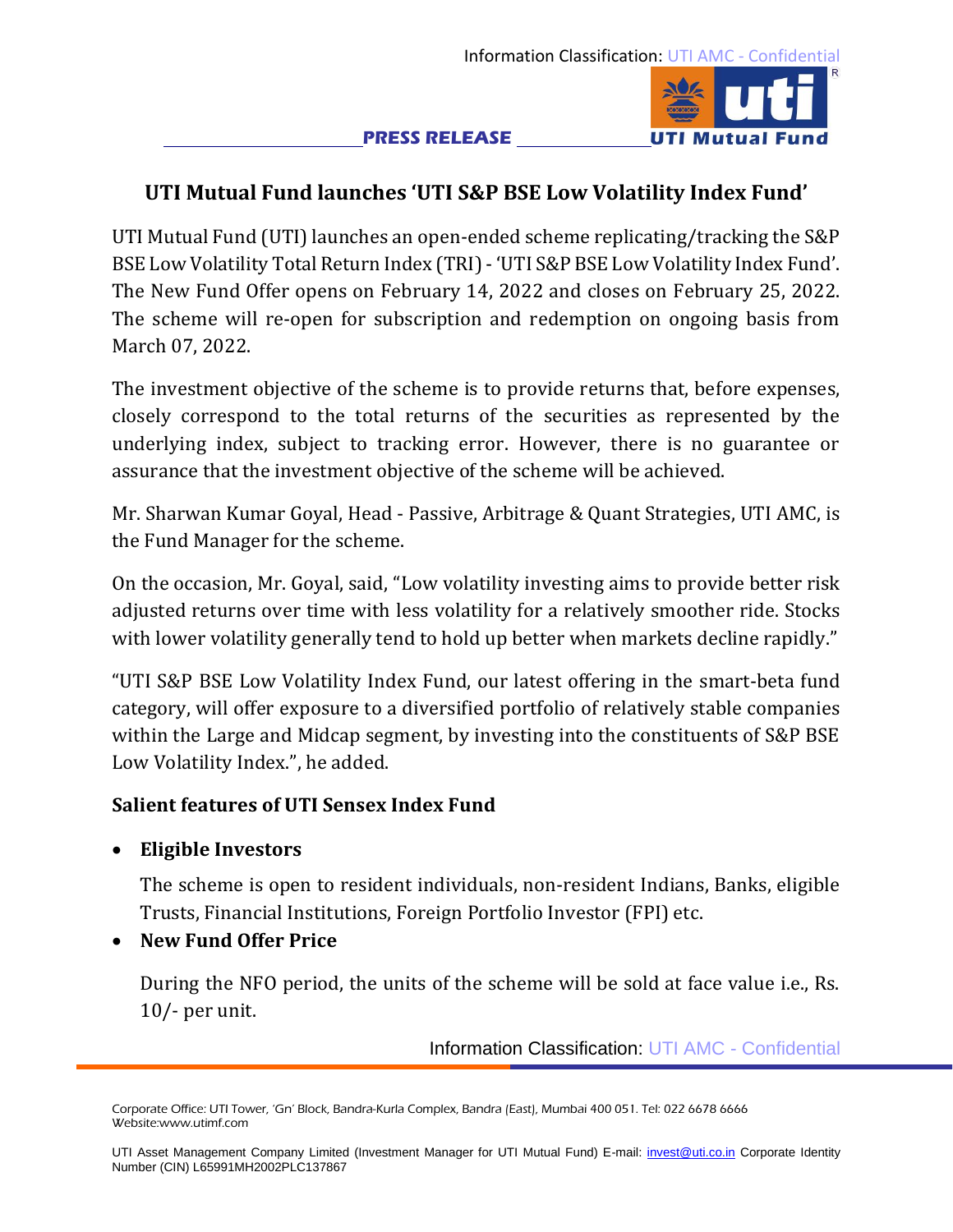

#### **PRESS RELEASE**

# • **Asset Allocation**

|                                                                                               | <b>Asset Allocation</b> |         | Risk Profile   |
|-----------------------------------------------------------------------------------------------|-------------------------|---------|----------------|
| Type of Instruments                                                                           | (% of total Net Assets) |         |                |
|                                                                                               | Maximum                 | Minimum |                |
| Securities covered by S&P BSE Low<br><b>Volatility Index</b>                                  | 100%                    | 95%     | Medium to High |
| Debt / Money Market instruments<br>including Triparty Repo and units of<br>Liquid Mutual Fund | 5%                      | 0%      | Low            |

## • **Minimum Application Amount**

Minimum initial investment is Rs. 5,000/- and in multiples of Re. 1/- thereafter.

Subsequent minimum investment under a folio is Rs. 1,000/- and in multiples of Re. 1/- thereafter with no upper limit.

## • **Plans and Options Available**

The scheme offers Regular Plan and Direct Plan.

Both the plans offer only Growth Option.

- **Load Structure**
	- o **Entry Load**: NIL (Not applicable as per SEBI guidelines)
	- o **Exit Load**: NIL
- **Benchmark Index**

Information Classification: UTI AMC - Confidential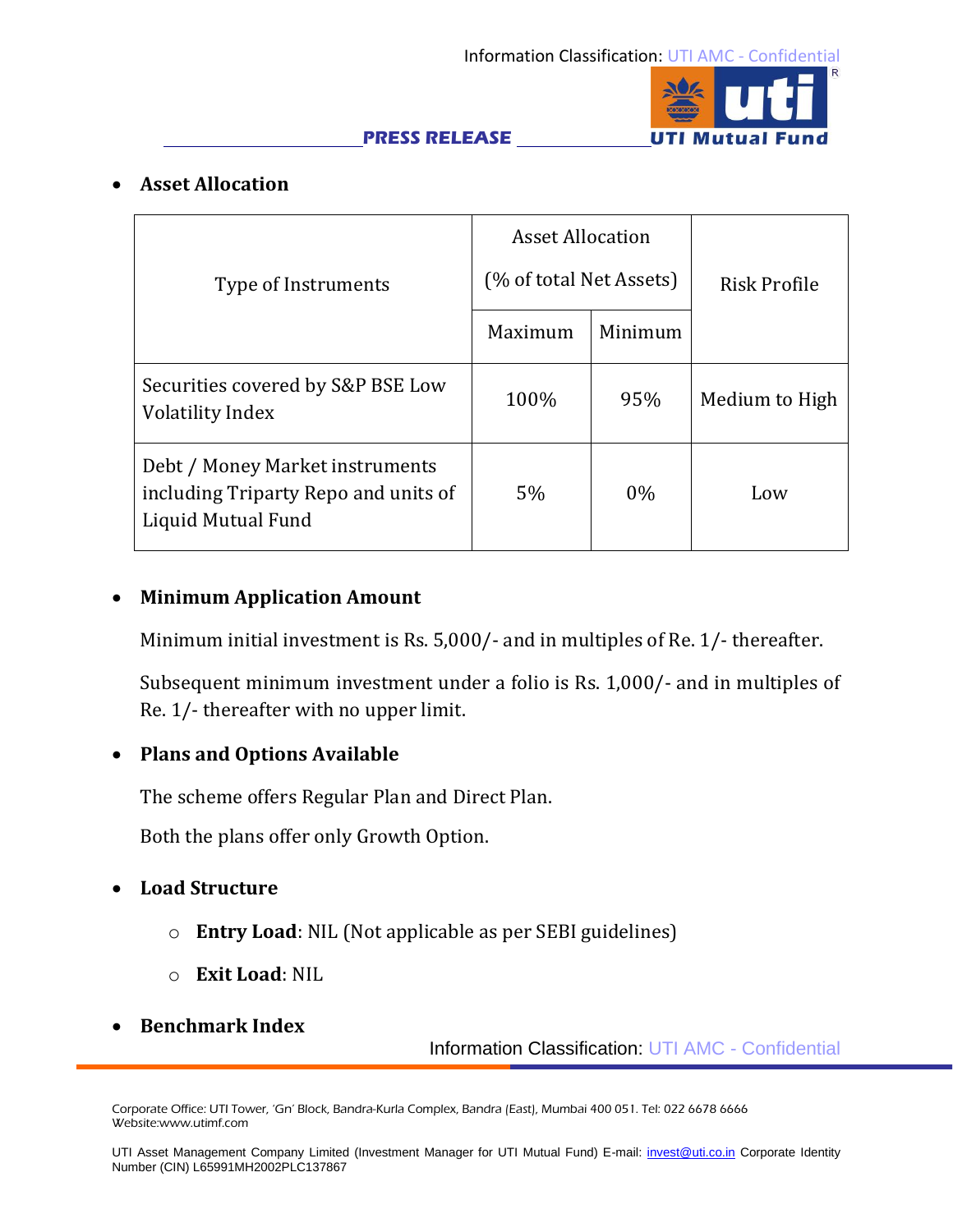UTI Mutual

#### **PRESS RELEASE**

S&P BSE Low Volatility TRI

# • **Special Products/Facilities Offered**

- o Systematic Investment Plan (SIP)
	- Step up facility
	- Any Day SIP
	- Micro SIP (Non PAN exempt folios)
	- Pause facility
- o Systematic Withdrawal Plan (SWP)
- o Systematic Transfer Investment Plan (STRIP) (Available as Destination Scheme and Source Scheme)
- o Flexi Systematic Transfer Investment Plan (Flexi STRIP) (Available as Destination Scheme and Source Scheme)

# **Product Label**

UTI S&P BSE Low Volatility Index Fund

(An open-ended scheme replicating/tracking the S&P BSE Low Volatility Index TRI)

This product is suitable for investors who are seeking\*:

- Capital growth in tune with the index returns
- Passive investments in equity instruments comprised in S&P BSE Low Volatility Index



Information Classification: UTI AMC - Confidential